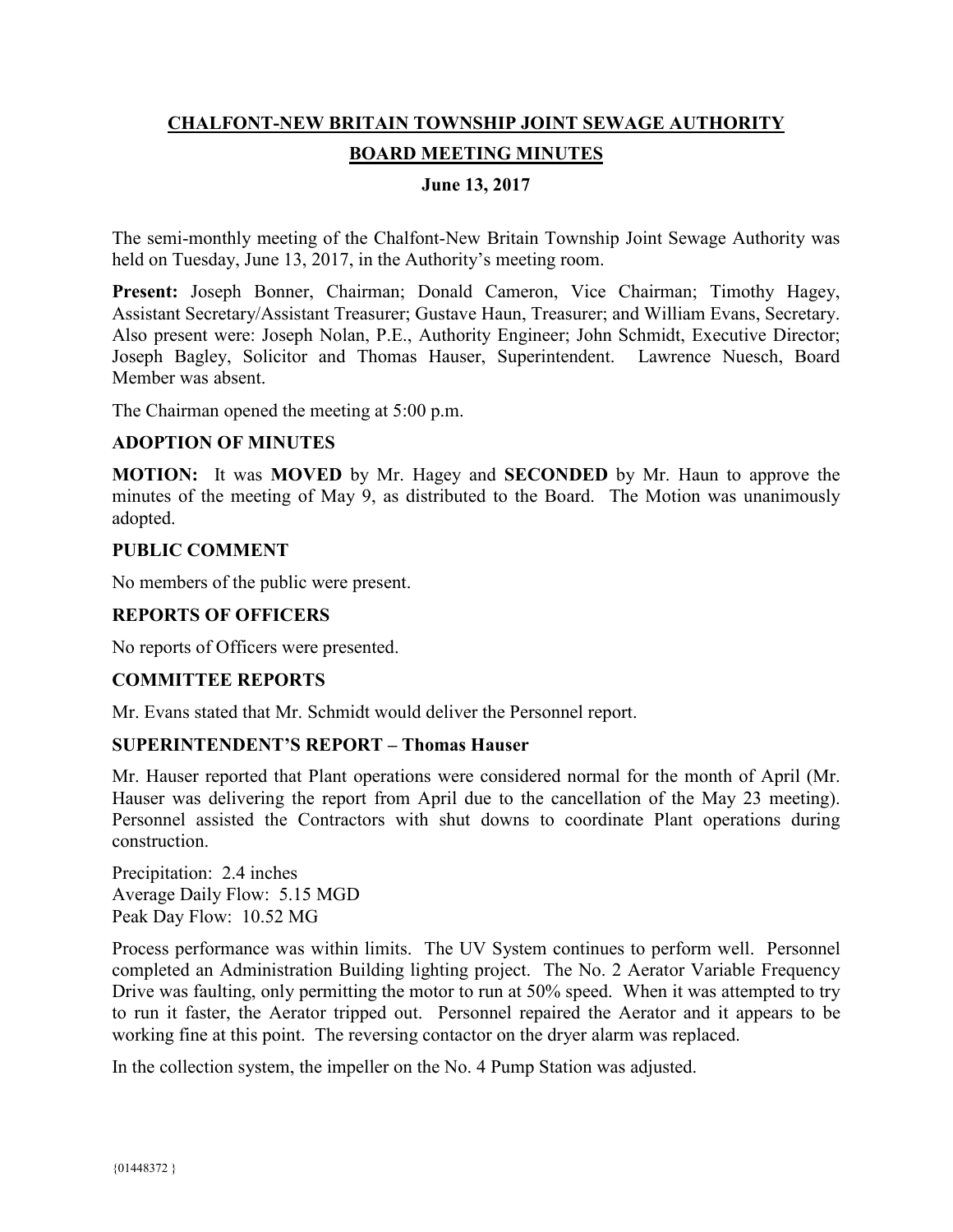## **EXECUTIVE DIRECTOR'S REPORT – John E. Schmidt**

Mr. Schmidt discussed the fire on May 23 in the Dryer Building. There will be a meeting of fire investigators on-site on Thursday, June 15 which will include the Authority's own insurance representative, and representatives for the General Contractor and the Subcontractor. The building has been roped off/taped off. Currently sludge is being taken to a landfill. Mr. Schmidt anticipates a future meeting with representatives of Nationwide Insurance Company. Because of the rubble deposited on top of the dryer, the Authority has not been able to get in to check the dryer.

The Board asked various questions about the building. There was a general discussion about the operation of the dryer. Further discussion about the fire was deferred to Mr. Nolan's report.

The current policies for disability, life and dental coverages are expiring. Mr. Schmidt discussed a certain level of dissatisfaction with the responsiveness of the insurance carrier with regard to dental insurance. The dental plan is subcontracted by Unum to United Concordia. The Unum renewal proposal increases disability and life coverage by over 20%. The Unum renewal proposal increases dental coverage by 10%. Mr. Schmidt has obtained quotes for equivalent coverage for disability and life through OneAmerica, and dental coverage through Dominion **Dental** 

One America will provide a 3½ year rate lock with no increase in premiums from the current cost, for a savings of about \$2,400. One America is rated "A+" by Bests Rating Service.

The proposal for dental coverage with Dominion Dental will cost 27% less than the Unum renewal proposal, reducing dental costs by about \$4,600. Dominion also provides for a 2½ year rate lock.

Total savings for changing disability, life and dental insurance providers comes to about \$7,000.

**MOTION:** It was **MOVED** by Mr. Evans and **SECONDED** by Mr. Haun to approve changes in the carriers and policies for life, disability and dental plans for the quotes with One America and Dominion Dental obtained by Mr. Schmidt. The Motion was unanimously adopted.

Mr. Schmidt presented a Deed of Easement from Colebrook Properties, LP for an easement at Colebrook Properties for sanitary sewer conveyance facilities.

**MOTION:** It was **MOVED** by Mr. Hagey and **SECONDED** by Mr. Cameron to accept the Deed of Easement from Colebrook Properties, LP. The Motion was unanimously adopted.

Mr. Schmidt presented Univest Bank signature cards for execution by each Board member.

A Board photo at the next meeting was discussed. Jackets were called for for the next meeting.

## **ENGINEER'S REPORT – Joseph Nolan, P.E.**

The Board recessed into Executive Session at approximately 5:30 p.m. to discuss potential litigation in relation to the May 23 fire at the Dryer Building.

The Board returned to its Regular Session at approximately 5:46 p.m.

Mr. Nolan presented Requisition No. 174 for Capital Expenditures in the amount of \$0.

Mr. Nolan next presented Requisition No. 217 for Capital Improvements in the amount of \$230,341.70.